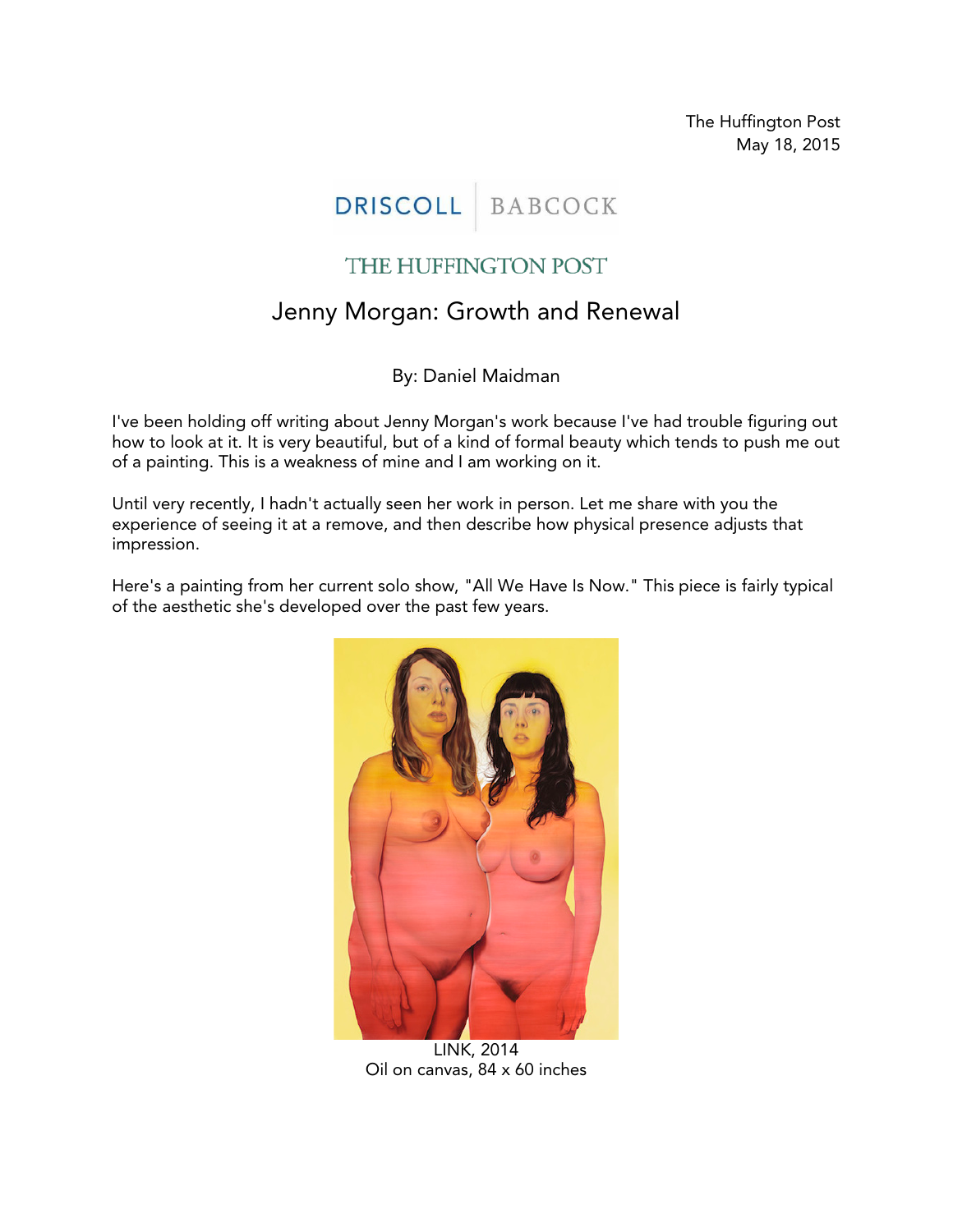Familiar elements include the layering of a nearly monochrome, front-lit tonal rendering of the female nude over a sherbet-like varying color field, hyperclarity and darkness of hair, nipples, and belly button, blurring of the face, and crisp edges where figure meets flat, bright ground. There is a kind of industrial perfectionism to this approach. The delicate layering allows no corrections to errors made during the rendering. The pristine ground prohibits the canvas from getting even slightly dirty during the painting. Stephen Jay Gould remarks that a perfect evolution erases its own history, and Morgan paints to erase the history of her work; process is nothing, goal everything.

So fierce is her will to control that she has recognized and incorporated into this aesthetic her own, and the viewer's, need for mistakes, for chaos. She provides two safety valves to avoid total procedural determinism:

First is the unevenness of her sherbet-field. The gradient from red to pink to orange to yellow under the two women is uneven and washy. It could be perfectly smooth, but it isn't, it never is in her work. It lets in a little breeze of the unpredictable.

The second valve is the blurring of the faces. As far as I can tell, she's sanding down finished renderings, wiping away her own work and possibly augmenting the faded features with dark streaks. This too is an unpredictable procedure, this attack on completed work. Apart from any narrative meaning it holds, it transmits a sense of danger, of risk -- the face is the most important part; how much will she wipe away before her painting is destroyed?

And yet, each of her paintings makes use of this same toolkit, with most of the elements under total control, and the messy bits corralled in their right places. I have found their foregrounded graphic design and their utterly polished quality alienating. I could see that they were beautiful, but I did not want to look at them.

When I finally got around to seeing them in person, though, I was reminded of something my friend Kelly Nichols once said. I was guiltily confessing to wanting some new Apple product for no particular reason except that it was awesome. Kelly, who is a brilliant and enigmatic designer, said, "Since when is awesomeness not a valid consideration in evaluating a technology?" I hadn't considered this point of view.

I had occasion to consider it a second time looking at Morgan's work in person. It is, if anything, more perfected in person than in photographs -- she is quite willing to place a highlight on a single point of the canvas where warp and weft overlap to create a tiny bump. Her figures are scaled monumentally, at perhaps 1.5 times life size. Morgan herself is very small, and if she is anything like many other small women I have met, she is interested in strategies for claiming the space she deserves in the world. Many of her paintings are selfportraits; in them, her grand interior scale leaks outward, like the TARDIS on Trenzalore. To me this is very likable, her transmutation of a personal circumstance into an aesthetic of authority.

It is easier, in person, to make room for what Morgan's work is offering, and to stop asking it for what it does not have to give. It has tremendous formal beauty, focused ambition, a strange but first-rate set of technical skills, and a charged creativity of composition. Its intense graphicality, coloring, and proficiency give it a Cupertino feeling; perhaps it references psychedelic posters, but for me, it is more sympathetic with the iPod or the Balloon Dog, and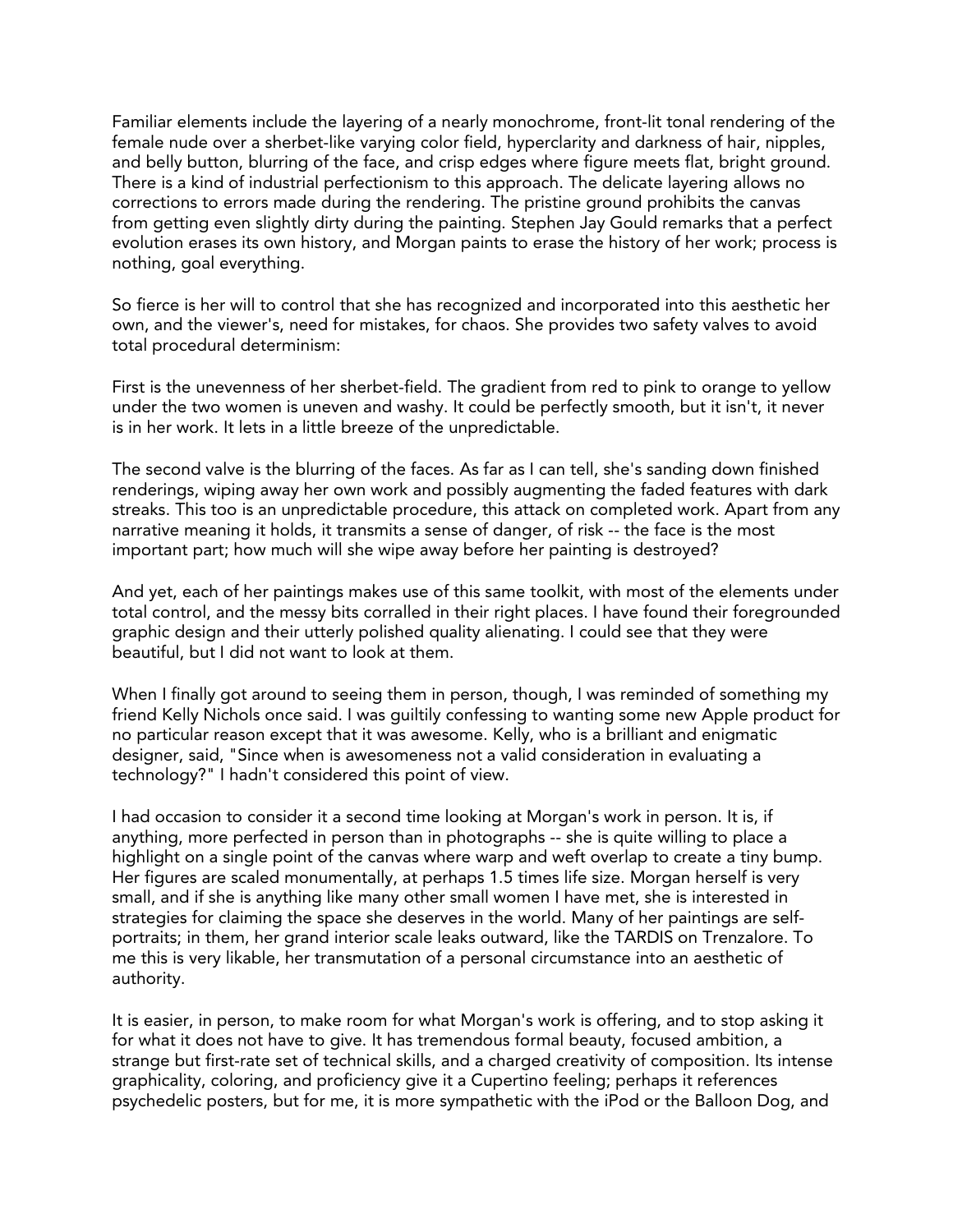their finite and distinct catalogues of colors. Awesomeness, as we use that word now, seems like a fair way to describe it.

Morgan's work has so rigorous a degree of precision that it exhibits a bias toward fixed literary meanings conveyed through visual symbolism. Consider HEAVENFACED, completed not long after LINK:



Oil on canvas, 24 x 18 inches

Here we have the classic scenario of a figure and its reflection, in which the figure's gaze is offset from our own and yet, uncannily, the reflection meets our eye. Atop this narrative proposition, Morgan layers a scenario in which the real figure exists in a world of hard edges, and the reflected figure in a spooky fading world where the individual features wash away. Only the intense but distorted eyes remain, which is to say, awareness remains. The reflection lives in a haunting world of awareness which is different from our own familiar plane. And yet, the right eye of the real figure is beginning to exhibit the same blur as the reflected image. The reflected world is bleeding back into the real one. So what are we to make of the direct contact the reflected gaze makes with us, the viewer? Must we blur too? We have here three figures -- two of her and one of us -- in a striking evocation of a familiar literary concept, aphorism 146 from Nietzsche's Beyond Good and Evil: "when you gaze long into an abyss the abyss also gazes into you" -- or, more generally, you will tend to become the thing you gaze upon -- including yourself, including enlightenment.

For all that seeing these paintings in person reconciled me with them, I do not think I would feel so compelled to write about them if Morgan were not already growing past them. This is no small thing. If you go to her website, and study her work from 2009 to 2014, you will see her refine the toolkit we've been discussing. There used to be more elements to it, and less skill. Sometimes roughnesses crept in at the edges. With each painting, she has thrown something away, and improved her execution of the elements that remain. Having reached, at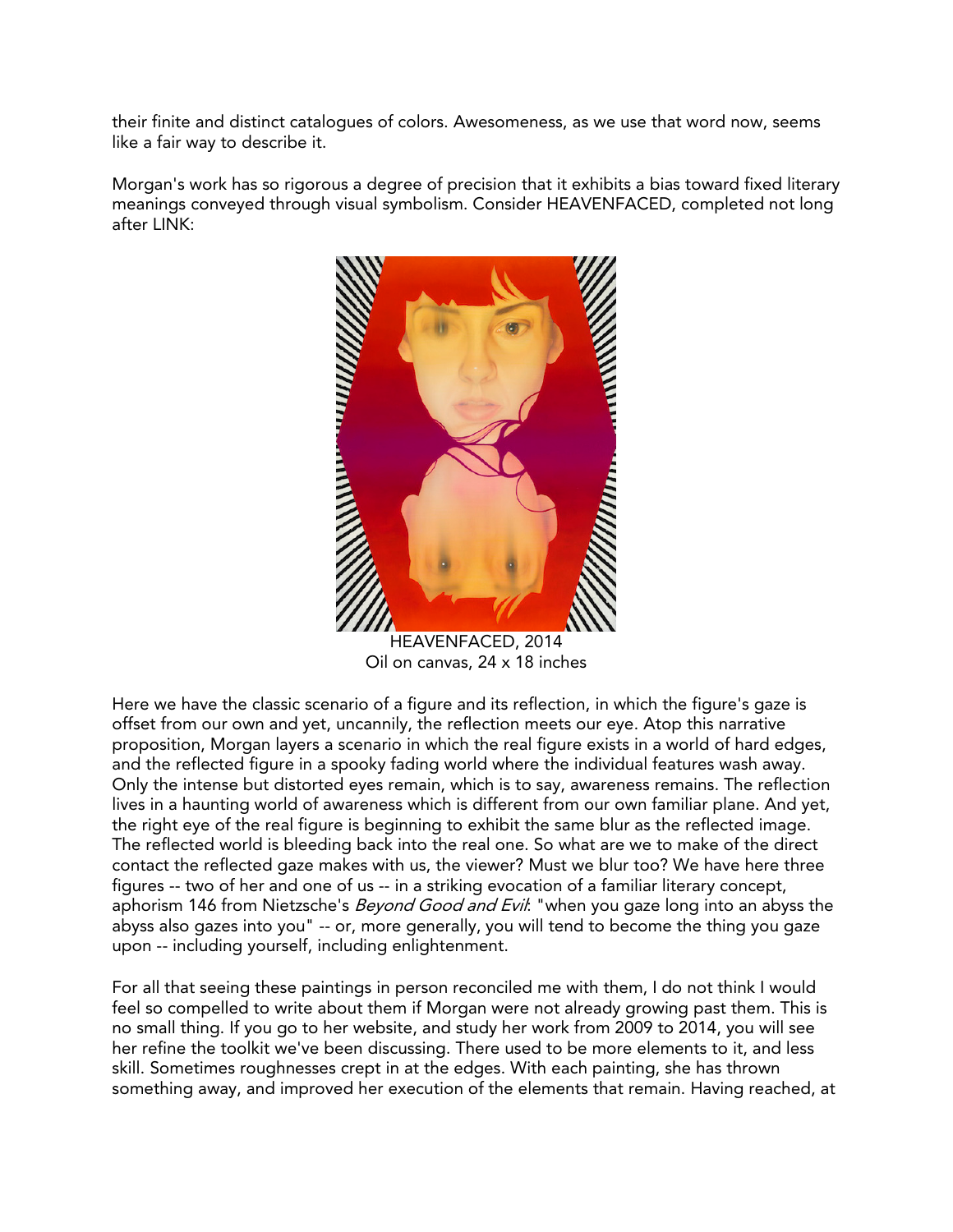last, a purified form of her initial impulse, you would think she'd stick with it for a while. It is testimony to her seriousness as an artist that she grew restless right away.

We turn now to early 2015, and find that she has brought a skeleton into her studio.



IN THE MOMENT (DEATH HYMN), 2015 Oil on canvas, 56 x 38 inches

Well this is very interesting. You can tell it's her first time, or close to it, dealing with this skeleton, because it has the same awkward kind of pose as a model one works with for the first time. You don't know your new model, and your model does not know you, so between the two of you, you choose a weak or obvious or generic pose. Morgan hesitantly bends the skeleton back, letting the arms hang, and starts from there. She's trying a new subject, and doesn't know what it does yet.

She is also trying new tools, or at least mixing up the ones she's got. She tries a new thing in each part: here jet black, there rendering without color, here a new algorithm for the sherbetfield, there a stain edging into the pristine yellow ground. It does not especially work for me, and yet I like very much that Morgan is so clearly laboring to shock herself out of her assumptions about how to make a picture and what to make a picture of.

Next she takes a stab at synthesizing the elements of this new paradigm with her literary sensibility: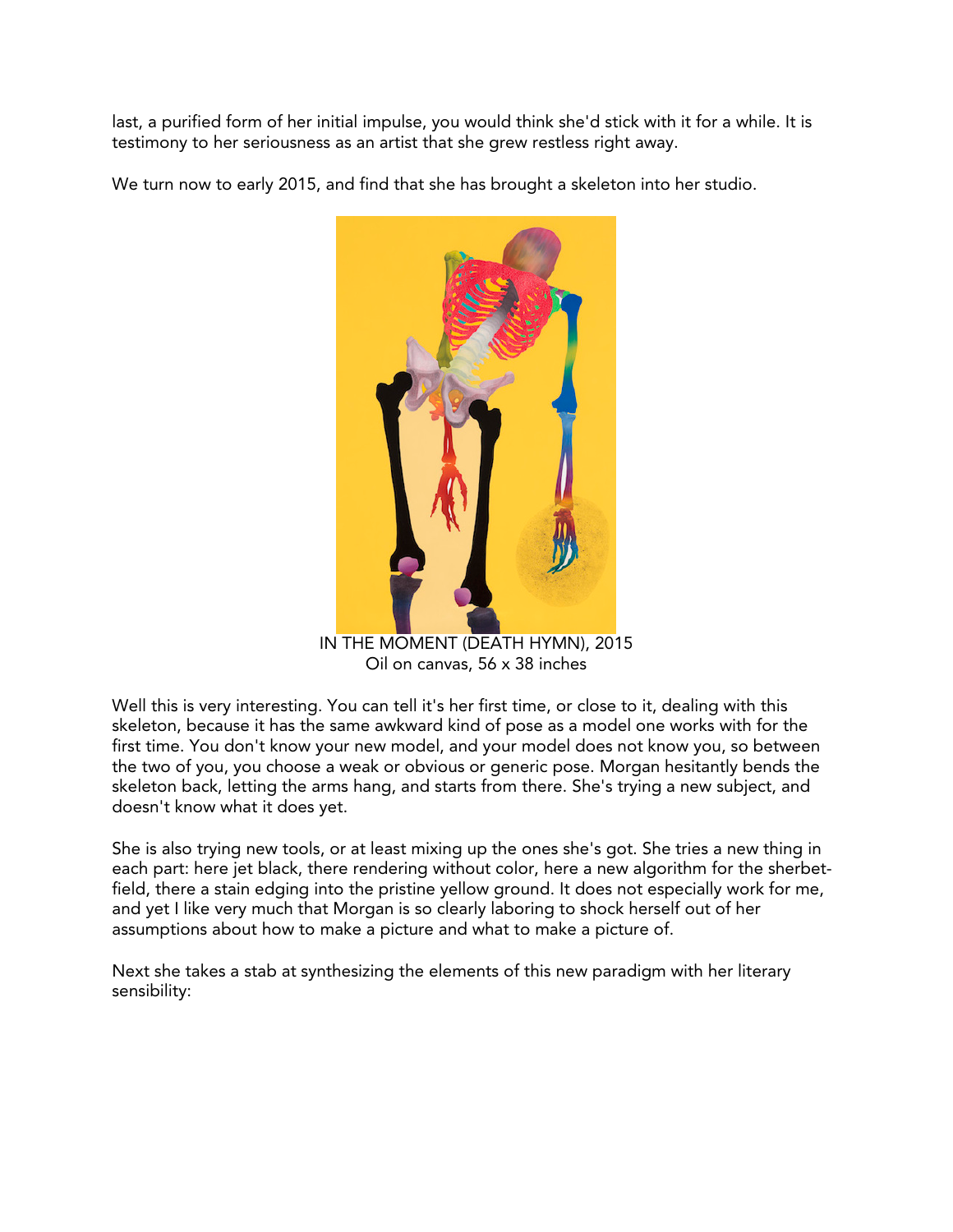

POV, 2015 Oil on canvas, 56 x 38 inches

We see some but not all of the elements of the first skeleton painting. The handling is surer now, the pose decisive, the color coordinated. In fact, she has imported the hanged man from the Rider-Waite tarot deck:

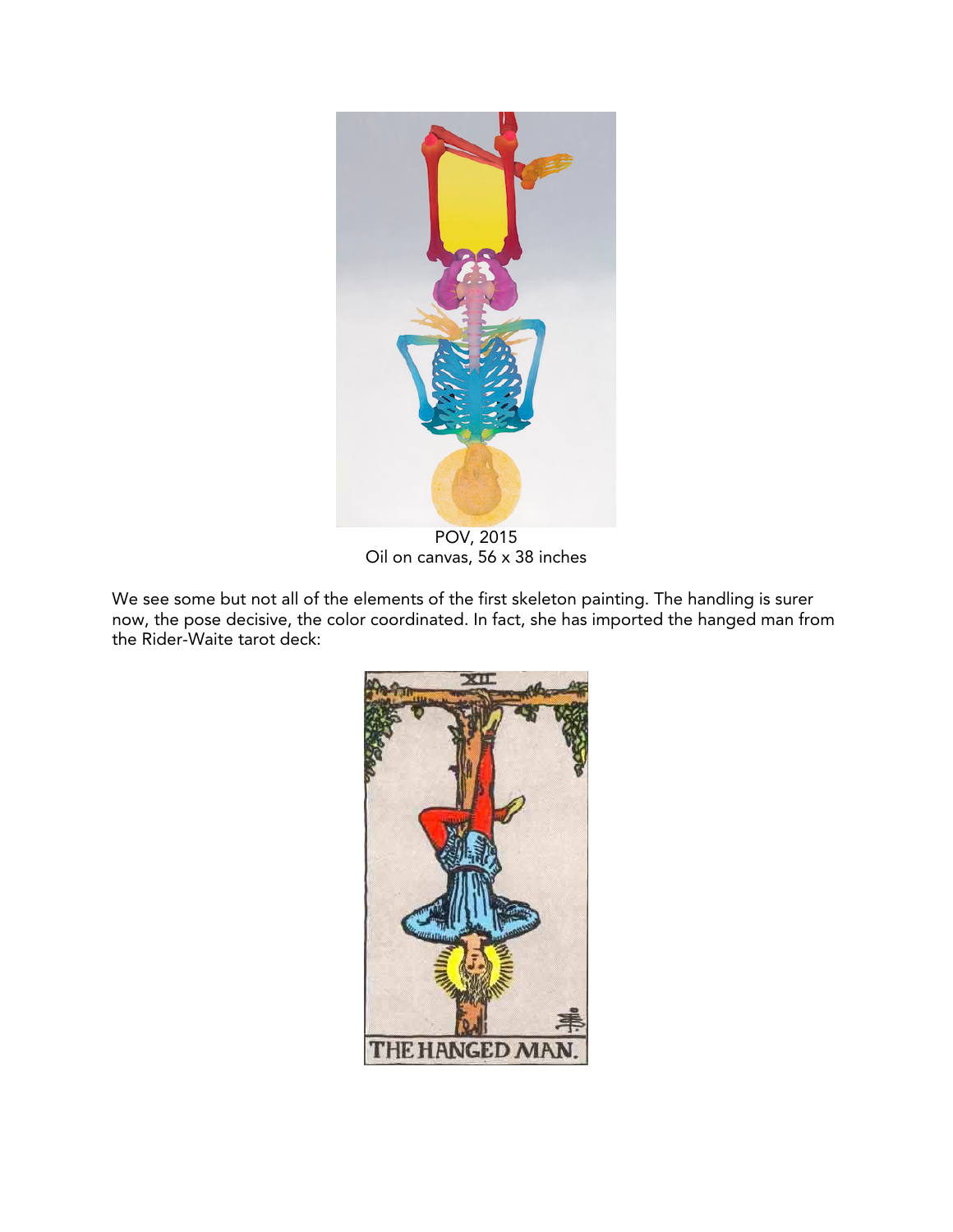Even as she is groping her way toward expression in this new territory, her choice of the tarot tells us that she is becoming preoccupied with magic. Magic takes many forms, but I think one of the important ones for artists lies in making the leap from *explanation* to *assertion*.

Artwork that *explains* comes stammering up to you, wanting to account for every little thing. It feels a need to justify its contents, setting up clockwork cosmologies which can only be grasped for a moment before artist and viewer alike forget their intricacies.

Artwork that *asserts* is content merely to be. Often it can be explained, but explanation is not its goal nor its mode of creation. It comes from a blazing core of creativity, and the artist has matured enough to trust it -- to step out of its way. I think of Francesco Clemente and William Kentridge as two modern masters of assertion.

Morgan soon stops thinking about magic and begins simply performing it: she asserts.



IN THE MORNING OF THE MAGICIANS, 2015 Oil on canvas, 72 x 60 inches

Consider how much lighter this is than the work we have been considering, how fluid in composition and effortless in aspect. The jumpy background color -- gone. The rendering of the figure -- gone. The individuation of the face -- gone. Both the hesitation and the overdetermination of the pose of the skeleton -- gone. This painting falls into the exact configuration natural to it, without the index finger of the artist nudging all the bits into position. Morgan trusts her minimal elements, and tells a very simple but open story of a dance of life and death, of weight and weightlessness, burden and flight and letting go. She reconciles in this piece the strict perfectionism of her method, which survives intact, with the demands of art, which makes so much of its home in mystery and a dreamlike flux of meaning.

This is not to say that the maturity of this piece cancels out, or even precludes continuing, the kind of work that Morgan made before. Let's look at one last piece from the show, painted during the same period that Morgan was trying to figure out what to do with the skeleton.